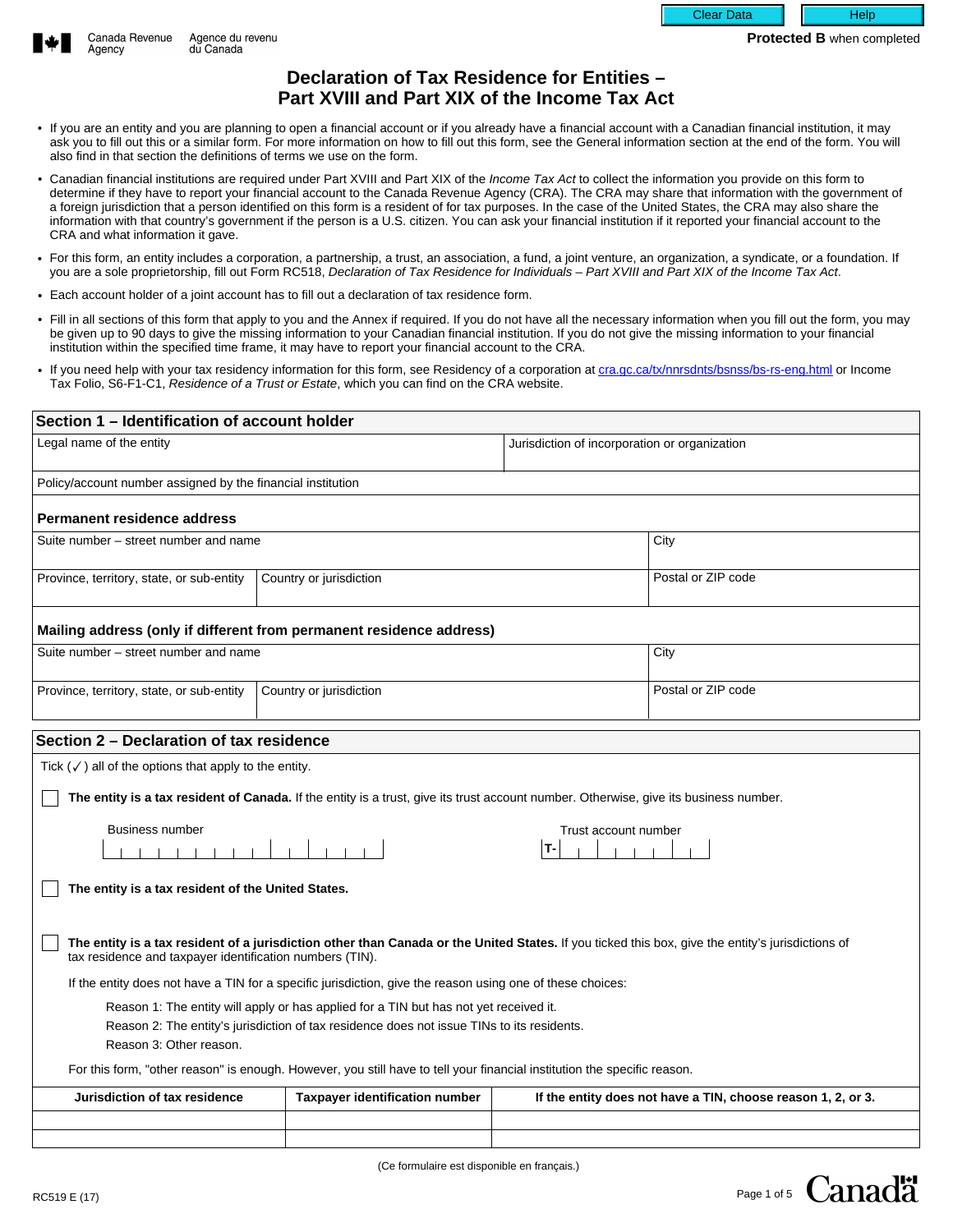**Protected B** when completed

**Clear Data** 

| Section 3 - Entity classification                                                                                                                                                                                        |
|--------------------------------------------------------------------------------------------------------------------------------------------------------------------------------------------------------------------------|
|                                                                                                                                                                                                                          |
| Tick $(\checkmark)$ all of the appropriate boxes.                                                                                                                                                                        |
| Section 3.1 – Is the entity a financial institution?                                                                                                                                                                     |
| No. Go to Section 3.3.                                                                                                                                                                                                   |
| <b>Yes.</b> Give the entity's global intermediary identification number (GIIN) and go to Section 3.2.                                                                                                                    |
|                                                                                                                                                                                                                          |
|                                                                                                                                                                                                                          |
| If the entity does not have a GIIN, give the reason why.                                                                                                                                                                 |
|                                                                                                                                                                                                                          |
| Section 3.2 – Does the financial institution meet all of these criteria?                                                                                                                                                 |
| • It is a resident of a non-participating jurisdiction (see cra.gc.ca/tx/bsnss/tpcs/slps/fnncl/crs/jrsdctns-eng.html for<br>the List of participating jurisdictions).                                                    |
| • At least 50% of its gross income is from investing or trading in financial assets.                                                                                                                                     |
| • It is managed by another financial institution.                                                                                                                                                                        |
| No. Go to Section 4.                                                                                                                                                                                                     |
| <b>Yes.</b> List the controlling persons of the entity in the Annex and then go to Section 4.                                                                                                                            |
|                                                                                                                                                                                                                          |
| Section 3.3 – Is the entity a specified United States person?                                                                                                                                                            |
| No. Go to Section 3.4.<br>TIN from the United States                                                                                                                                                                     |
| <b>Yes.</b> Give the TIN from the United States and go to Section 3.4.                                                                                                                                                   |
| If you do not have a TIN from the United States, have you applied for one?<br>Yes<br>No                                                                                                                                  |
| Section 3.4 – Tick ( $\checkmark$ ) the option that best describes the entity:                                                                                                                                           |
|                                                                                                                                                                                                                          |
| The entity is a corporation with shares that regularly trade on an established securities market. It can also be a corporation related to that corporation.<br>If this is the case, go to Section 4.                     |
| The entity is engaged in an active trade or business—less than 50% of its gross income is passive income and less than 50% of its assets produce<br>passive income. If this is the case, go to Section 4.                |
| The entity is a government, a central bank or an international organization (or an agency of one). If this is the case, go to Section 4.                                                                                 |
| The entity is an active non-financial entity other than one described in the three previous options (see paragraphs d) to i) of the definition of active<br>non-financial entity). If this is the case, go to Section 4. |
| The entity is a passive non-financial entity. If this is the case, list the controlling persons of the entity in the Annex and then go to Section 4.                                                                     |
|                                                                                                                                                                                                                          |
|                                                                                                                                                                                                                          |
| Section 4 - Certification                                                                                                                                                                                                |

I am an authorized signing officer of this entity and I certify that the information given on this form and Annex is correct and complete. I will give the entity's financial institution a new form within 30 days of any change in circumstances that causes the information on this form to become inaccurate or incomplete.

Authorized person's name (print) Authorized person's signature Coffice or position Date Year Month Day

Personal information is collected under the Income Tax Act to administer tax and related programs. It may also be used for any purpose related to the administration or enforcement of the Act such as audit, compliance and the payment of debts owed to the Crown. It may be shared or verified with other federal, provincial/territorial government institutions, and foreign governments to the extent authorized by law. Failure to provide this information may result in interest payable, penalties or other actions. Under the Privacy Act, individuals have the right to access their personal information and request correction if there are errors or omissions. Refer to Info Source at [cra.gc.ca/gncy/tp/nfsrc/nfsrc-eng.html](http://www.cra.gc.ca/gncy/tp/nfsrc/nfsrc-eng.html), Personal Information Bank CRA PPU 047.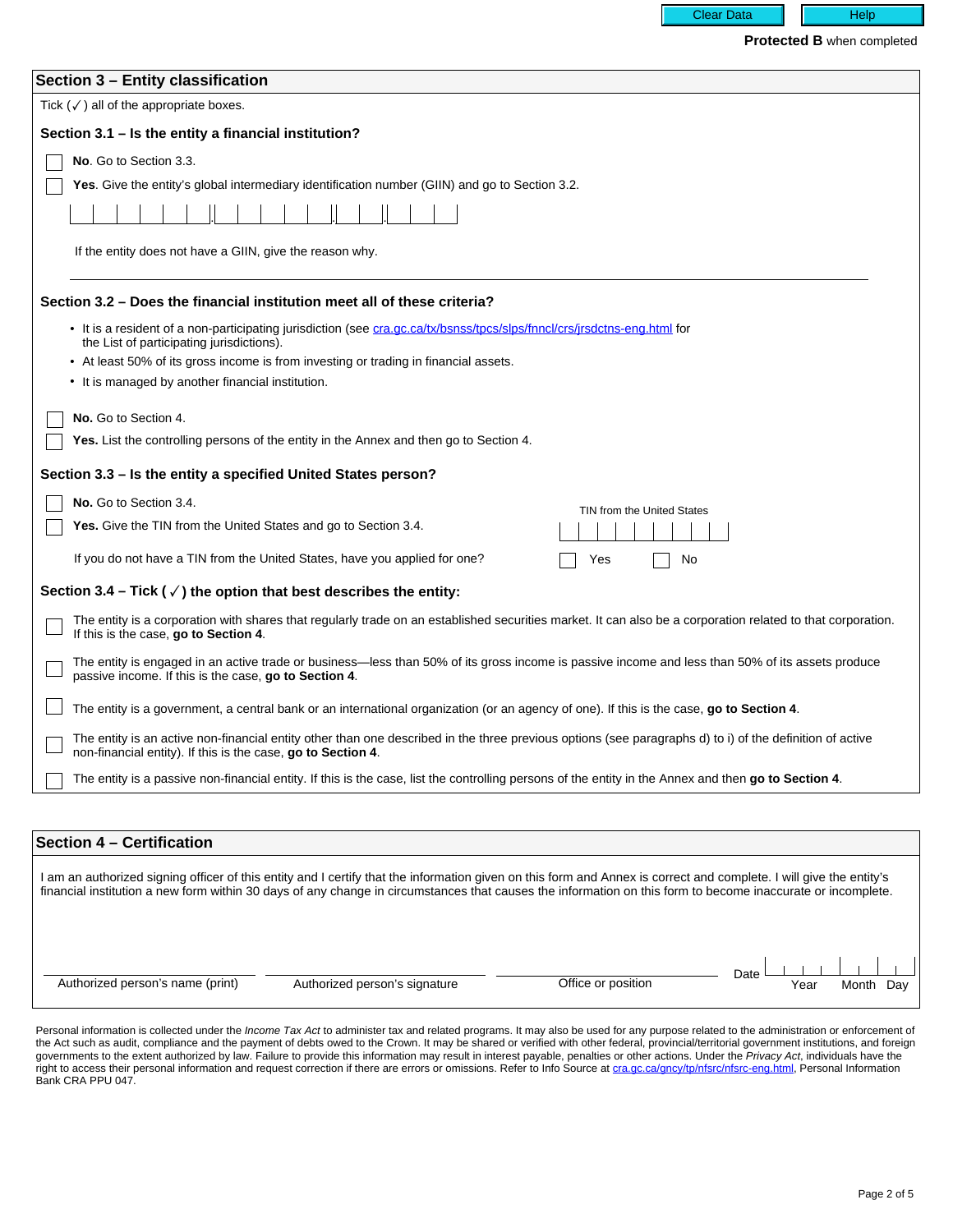Clear Data | Help

**Protected B** when completed

| <b>Annex - Controlling persons</b>                                                                                                                                                                                                                                                                       |                                       |  |                                                              |                               |                            |                               |                          |
|----------------------------------------------------------------------------------------------------------------------------------------------------------------------------------------------------------------------------------------------------------------------------------------------------------|---------------------------------------|--|--------------------------------------------------------------|-------------------------------|----------------------------|-------------------------------|--------------------------|
| Identify the entity's controlling persons. Attach a separate list if you need to enter the information of more than two controlling persons. Or you can include a                                                                                                                                        |                                       |  |                                                              |                               |                            |                               |                          |
| separate Form RC518, Declaration of Tax Residence for Individuals - Part XVIII and Part XIX of the Income Tax Act, for each controlling person. Make sure to<br>give the type of controlling person for each controlling person on your list or forms.                                                   |                                       |  |                                                              |                               |                            |                               |                          |
| <b>Controlling person 1</b>                                                                                                                                                                                                                                                                              |                                       |  |                                                              |                               |                            |                               |                          |
| Last name                                                                                                                                                                                                                                                                                                |                                       |  | First name and initial(s)                                    |                               | Year                       | Month Day                     |                          |
|                                                                                                                                                                                                                                                                                                          |                                       |  |                                                              | Date of birth                 |                            |                               |                          |
| Type of controlling person                                                                                                                                                                                                                                                                               |                                       |  |                                                              |                               |                            |                               | $\blacktriangledown$     |
| <b>Permanent residence address</b>                                                                                                                                                                                                                                                                       |                                       |  |                                                              |                               |                            |                               |                          |
| Apartment number – street number and name                                                                                                                                                                                                                                                                |                                       |  |                                                              | City                          |                            |                               |                          |
|                                                                                                                                                                                                                                                                                                          |                                       |  |                                                              |                               |                            |                               |                          |
| Province, territory, state, or sub-entity                                                                                                                                                                                                                                                                | Country or jurisdiction               |  | Postal or ZIP code                                           |                               |                            |                               |                          |
| $\overline{\phantom{0}}$                                                                                                                                                                                                                                                                                 |                                       |  | $\blacktriangledown$                                         |                               |                            |                               |                          |
| Mailing address (only if different from the permanent residence address)                                                                                                                                                                                                                                 |                                       |  |                                                              |                               |                            |                               |                          |
| Apartment number – street number and name                                                                                                                                                                                                                                                                |                                       |  |                                                              | City                          |                            |                               |                          |
| Province, territory, state, or sub-entity                                                                                                                                                                                                                                                                | Country or jurisdiction               |  |                                                              | Postal or ZIP code            |                            |                               |                          |
| $\blacktriangledown$                                                                                                                                                                                                                                                                                     |                                       |  | $\blacktriangleright$                                        |                               |                            |                               |                          |
| <b>Declaration of tax residence</b>                                                                                                                                                                                                                                                                      |                                       |  |                                                              |                               |                            |                               |                          |
| Tick $(\checkmark)$ all of the options that apply to you.                                                                                                                                                                                                                                                |                                       |  |                                                              |                               |                            |                               |                          |
| The controlling person is a tax resident of Canada. If you ticked this box, give the controlling person's social                                                                                                                                                                                         |                                       |  |                                                              | Social insurance number (SIN) |                            |                               |                          |
| insurance number.                                                                                                                                                                                                                                                                                        |                                       |  |                                                              |                               |                            |                               |                          |
| The controlling person is a tax resident or a citizen of the United States. If you ticked this box, give the<br>controlling person's taxpayer identification number (TIN) from the United States.                                                                                                        |                                       |  |                                                              |                               | TIN from the United States |                               |                          |
| If the controlling person does not have a TIN from the United States, has that person applied for one?                                                                                                                                                                                                   |                                       |  |                                                              | Yes                           |                            | No                            |                          |
| The controlling person is a tax resident of a jurisdiction other than Canada or the United States. If you ticked this box, give the controlling                                                                                                                                                          |                                       |  |                                                              |                               |                            |                               |                          |
| person's jurisdictions of tax residence and TINs. If the controlling person does not have a TIN, choose reason 1, 2, or 3, as described in Section 2.                                                                                                                                                    |                                       |  |                                                              |                               |                            |                               |                          |
| Jurisdiction of tax residence                                                                                                                                                                                                                                                                            | <b>Taxpayer identification number</b> |  | If the person does not have a TIN, choose reason 1, 2, or 3. |                               |                            |                               |                          |
|                                                                                                                                                                                                                                                                                                          |                                       |  |                                                              |                               |                            |                               |                          |
| $\blacktriangledown$                                                                                                                                                                                                                                                                                     |                                       |  |                                                              |                               |                            |                               | $\blacktriangleright$    |
| $\overline{\phantom{0}}$                                                                                                                                                                                                                                                                                 |                                       |  |                                                              |                               |                            |                               | $\blacktriangleright$    |
| <b>Controlling person 2</b>                                                                                                                                                                                                                                                                              |                                       |  |                                                              |                               |                            |                               |                          |
| Last name                                                                                                                                                                                                                                                                                                |                                       |  | First name and initial(s)                                    |                               | Year                       | Month                         | Day                      |
|                                                                                                                                                                                                                                                                                                          |                                       |  |                                                              | Date of birth                 |                            |                               |                          |
| Type of controlling person                                                                                                                                                                                                                                                                               |                                       |  |                                                              |                               |                            |                               | $\overline{\phantom{a}}$ |
| Permanent residence address                                                                                                                                                                                                                                                                              |                                       |  |                                                              |                               |                            |                               |                          |
| Apartment number – street number and name                                                                                                                                                                                                                                                                |                                       |  |                                                              | City                          |                            |                               |                          |
|                                                                                                                                                                                                                                                                                                          |                                       |  |                                                              |                               |                            |                               |                          |
| Province, territory, state, or sub-entity                                                                                                                                                                                                                                                                | Country or jurisdiction               |  |                                                              | Postal or ZIP code            |                            |                               |                          |
| $\blacktriangledown$                                                                                                                                                                                                                                                                                     |                                       |  | $\blacktriangleright$                                        |                               |                            |                               |                          |
| Mailing address (only if different from the permanent residence address)<br>Apartment number - street number and name                                                                                                                                                                                    |                                       |  |                                                              | City                          |                            |                               |                          |
|                                                                                                                                                                                                                                                                                                          |                                       |  |                                                              |                               |                            |                               |                          |
| Province, territory, state, or sub-entity                                                                                                                                                                                                                                                                | Country or jurisdiction               |  |                                                              | Postal or ZIP code            |                            |                               |                          |
| $\blacktriangleright$                                                                                                                                                                                                                                                                                    |                                       |  | $\overline{\mathbf{r}}$                                      |                               |                            |                               |                          |
| <b>Declaration of tax residence</b>                                                                                                                                                                                                                                                                      |                                       |  |                                                              |                               |                            |                               |                          |
| Tick $(\checkmark)$ all of the options that apply to you.                                                                                                                                                                                                                                                |                                       |  |                                                              |                               |                            |                               |                          |
| The controlling person is a tax resident of Canada. If you ticked this box, give the controlling person's social<br>insurance number.                                                                                                                                                                    |                                       |  |                                                              |                               |                            | Social insurance number (SIN) |                          |
| The controlling person is a tax resident or a citizen of the United States. If you ticked this box, give the<br>controlling person's taxpayer identification number (TIN) from the United States.                                                                                                        |                                       |  |                                                              |                               | TIN from the United States |                               |                          |
| If the controlling person does not have a TIN from the United States, has that person applied for one?                                                                                                                                                                                                   |                                       |  |                                                              | Yes                           |                            | No                            |                          |
| The controlling person is a tax resident of a jurisdiction other than Canada or the United States. If you ticked this box, give the controlling<br>person's jurisdictions of tax residence and TINs. If the controlling person does not have a TIN, choose reason 1, 2, or 3, as described in Section 2. |                                       |  |                                                              |                               |                            |                               |                          |
| Jurisdiction of tax residence                                                                                                                                                                                                                                                                            | <b>Taxpayer identification number</b> |  | If the person does not have a TIN, choose reason 1, 2, or 3. |                               |                            |                               |                          |
| $\begin{array}{c} \n\blacktriangledown \n\end{array}$                                                                                                                                                                                                                                                    |                                       |  |                                                              |                               |                            |                               | $\blacktriangledown$     |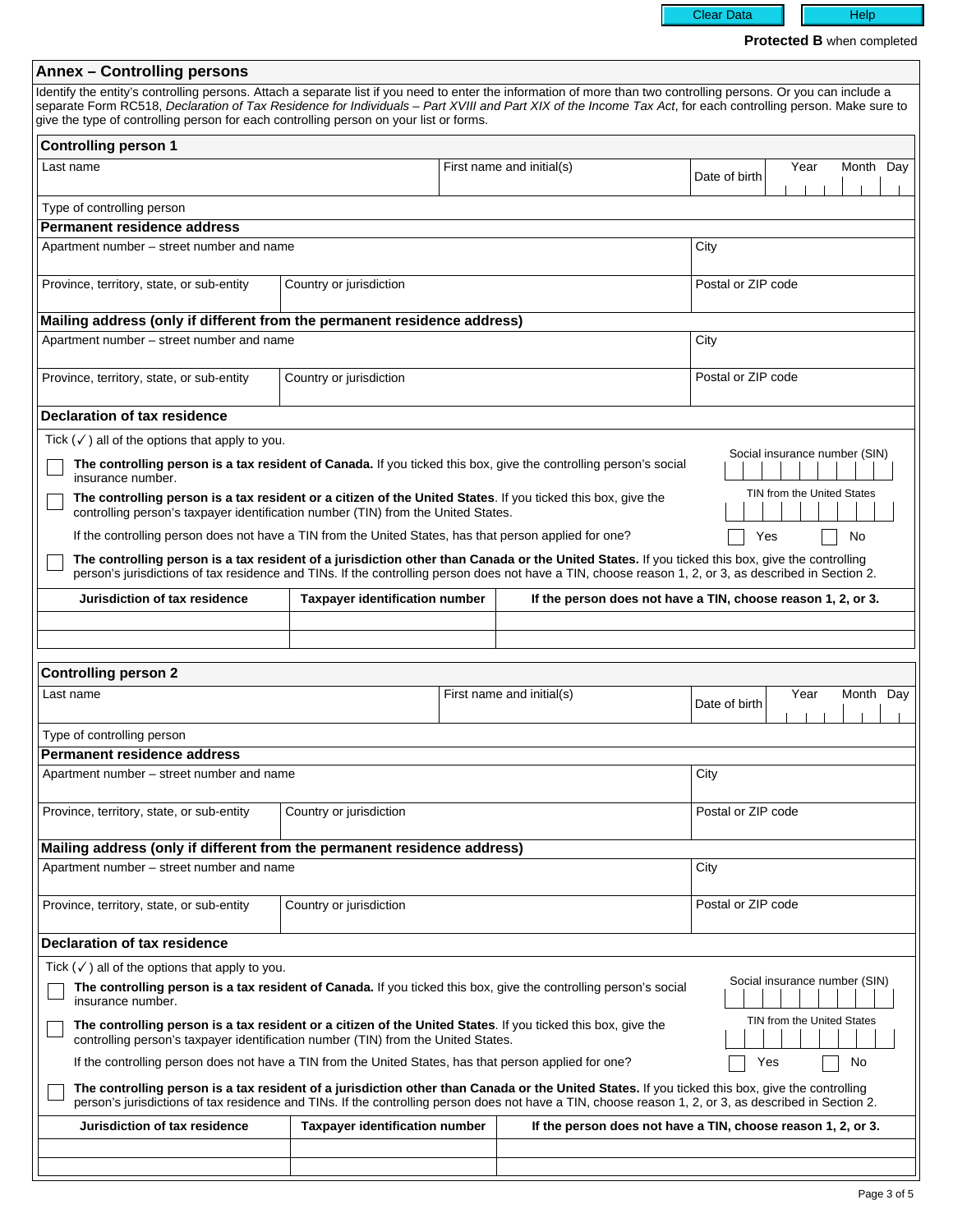# Clear Data | | | Help

# **General information**

# **How to fill out the form**

#### **Section 1 – Identification of account holder**

Use Section 1 to identify the account holder. Sometimes the address of an account holder may be different from its mailing address. If this is the case, give both addresses.

The **account holder** is the person listed or identified as the holder of the financial account by the financial institution that maintains the account. But, when a person other than a financial institution holds a financial account for the benefit of or for another person as an agent, custodian, nominee, signatory, investment advisor, or intermediary, they are not considered the account holder. In such cases, the account holder is the person for whom the account is held.

If a trust or an estate is listed as the holder of a financial account, the trust or the estate is the account holder, not the trustee or the liquidator. Similarly, if a partnership is listed as the holder of a financial account, the partnership is the account holder, not the partners in the partnership.

An account holder also includes any person who can access the cash value or designate a beneficiary under a cash value insurance contract or an annuity contract.

The **policy/account number** is the number your financial institution assigned to the entity. For example, enter the number assigned to the entity (such as a bank account number or an insurance policy number) in this box. If you do not have such a number, leave this box blank.

### **Section 2 – Declaration of tax residence**

Use Section 2 to identify the entity's tax residence and taxpayer identification number. If the entity does not have such a number, give the reason.

Generally, an entity will be a **tax resident** of a jurisdiction if, under the laws of that jurisdiction, it pays or should be paying tax there because of its domicile, residence, place of management or incorporation, or a similar criterion. For this form:

- a) a partnership, a limited partnership, or a similar legal arrangement is considered to reside in the jurisdiction where its place of management is located;
- b) a trust is considered to reside in the jurisdiction where its place of management and control is located; and
- c) an entity that is a "United States person" is a tax resident of the United States.

Entities that are tax residents in more than one jurisdiction can rely on the tie-breaker rules in tax conventions (when they apply) to resolve cases of dual tax residence. For more information on tax residency, talk to your tax adviser or go to **[oecd.org/tax/](http://www.oecd.org/tax/automatic-exchange/crs-implementation-and-assistance/tax-residency/#d.en.347760)** [automatic-exchange/crs-implementation-and-assistance/tax-residency/#d.en.347760.](http://www.oecd.org/tax/automatic-exchange/crs-implementation-and-assistance/tax-residency/#d.en.347760)

A **taxpayer identification number**, often referred to by its abbreviation TIN, is a unique combination of letters or numbers that a jurisdiction assigns to an individual or entity. The jurisdiction uses the TIN in administering its tax laws to identify the individual or entity. Enter the TIN in its official format. For more details about acceptable TINs, go to **oecd.org/tax/automatic-exchange/crs-implementation-and**[assistance/tax-identification-numbers/#d.en.347759](http://www.oecd.org/tax/automatic-exchange/crs-implementation-and-assistance/tax-identification-numbers/#d.en.347759).

Reasons that fall under "Reason 3: **Other reason**" for not having a TIN include not being eligible to receive one. However, if you are eligible to receive a TIN but you do not have one, you have 90 days to apply for one through your jurisdiction of residence. You have 15 days after you receive it to give it to your financial institution.

### **Section 3 – Entity classification**

Use Section 3 to identify what type of entity the account holder is.

In Section 3.1, identify if the entity is a financial institution and whether it has a global intermediary identification number (GIIN). A GIIN is a unique identifier the Internal Revenue Service of the United States issues to financial institutions. Reasons for not having a GIIN include being a deemed compliant foreign financial institution or a non-participating foreign financial institution.

A **financial institution** is a custodial institution, a depository institution, an investment entity, or a specified insurance company. An entity that is a tax resident of Canada can classify itself as a financial institution only if it is a Canadian financial institution. However, an entity that is a prescribed non-reporting financial institution in Canada can classify itself as a financial institution even if it is not a Canadian financial institution.

Use Section 3.2 to determine whether the financial institution is a type of investment entity that needs to identity its controlling persons in the Annex. An entity has to fill out the Annex if it resides in a non-participating jurisdiction and is an entity described in paragraph b) of the definition of investment entity.

Use Sections 3.3 and 3.4 to determine if an entity, other than a financial institution, has to identify its controlling persons in the Annex.

### **Section 4 – Certification**

Make sure you complete the Annex where applicable, and fill in and sign Section 4 before you give this form to your Canadian financial institution.

## **Annex – Controlling persons**

Use the Annex to identify the controlling persons of the entity.

**Controlling persons** of an entity are the natural persons who exercise direct or indirect control over the entity. Generally, whether a person exercises control over an entity is determined in a way similar to how beneficial owners are identified for Canada's Proceeds of Crime (Money Laundering) and Terrorist Financing Act.

For example, a person is generally considered to control a corporation if they directly or indirectly own or control at least 25% of the corporation. If no individual is named as controlling the corporation, the director or senior official of the corporation is considered the corporation's controlling person.

In the case of a trust, controlling persons include its settlors, trustees, protectors (if any), beneficiaries (or class of beneficiaries), and any other natural persons exercising ultimate effective control over the trust.

A settlor, trustee, protector, or beneficiary of a trust may be an entity. If so, to determine the trust's controlling persons you have to look through the entity's chain of control or ownership to identify the natural persons exercising ultimate effective control over the entity. You then have to report those you find as controlling persons of the trust. Financial institutions may apply this requirement in a way similar to how beneficial owners are identified for Canada's Proceeds of Crime (Money Laundering) and Terrorist Financial Act.

In the case of a legal arrangement other than a trust, controlling persons are persons in equivalent or similar positions.

Enter the description that best describes the type of controlling person:

- 1) Direct owner of a corporation or other legal person
- 2) Indirect owner of a corporation or other legal person (through an intermediary)
- 3) Director or senior official of a corporation or other legal person
- 4) Settlor of a trust
- 5) Trustee of a trust
- 6) Protector of a trust
- 7) Beneficiary of a trust
- 8) Other controlling person of a trust
- 9) Equivalent to a settlor of a legal arrangement other than a trust (e.g. partnership)
- 10) Equivalent to a trustee of a legal arrangement other than a trust (e.g. partnership)
- 11) Equivalent to a protector of a legal arrangement other than a trust (e.g. partnership)
- 12) Equivalent to a beneficiary of a legal arrangement other than a trust (e.g. partnership)
- 13) Other controlling person of a legal arrangement other than a trust (e.g. partnership)

# **Definitions**

# **Active non-financial entity**

An active non-financial entity is an entity other than a financial institution that meets at least one of the following criteria:

- a) Less than 50% of the entity's gross income for the preceding fiscal year is passive income and less than 50% of the assets the entity held during the preceding fiscal year are assets that produce or are held to produce passive income.
- b) The stock of the entity is regularly traded on an established securities market or the entity is related to an entity whose stock is regularly traded on an established securities market.
- c) The entity is a governmental entity, an international organization, a central bank, or an entity wholly owned by one or more of the above.
- Substantially all of the activities of the entity are made up of holding (in whole or in part) the outstanding stock of, or providing financing and services to, one or more subsidiaries that engage in trades or businesses other than the business of a financial institution. But, an entity does not qualify for this status if the entity functions (or presents itself) as an investment fund. Examples of an investment fund include a private equity fund, a venture capital fund, a leveraged buyout fund, and any investment vehicle whose purpose is to acquire or fund companies and then hold interests in those companies as capital assets for investment purposes.
- e) The entity is a start-up and is not yet operating a business and has no operating history, but it is investing capital into assets with the intention of operating a business other than the business of a financial institution. This is as long as the entity does not qualify for this exception later than 24 months after the date it was first organized.
- f) The entity is in liquidation and was not a financial institution in the past five years. And, it is in the process of liquidating its assets or is reorganizing with the intention of continuing or restarting operations in a business other than the business of a financial institution.
- g) The entity mainly engages in financing and hedging transactions with, or for, related entities that are not financial institutions. It does not provide financing or hedging services to an entity that is not a related entity. This is as long as the group of any such related entities is mainly engaged in a business other than the business of a financial institution.